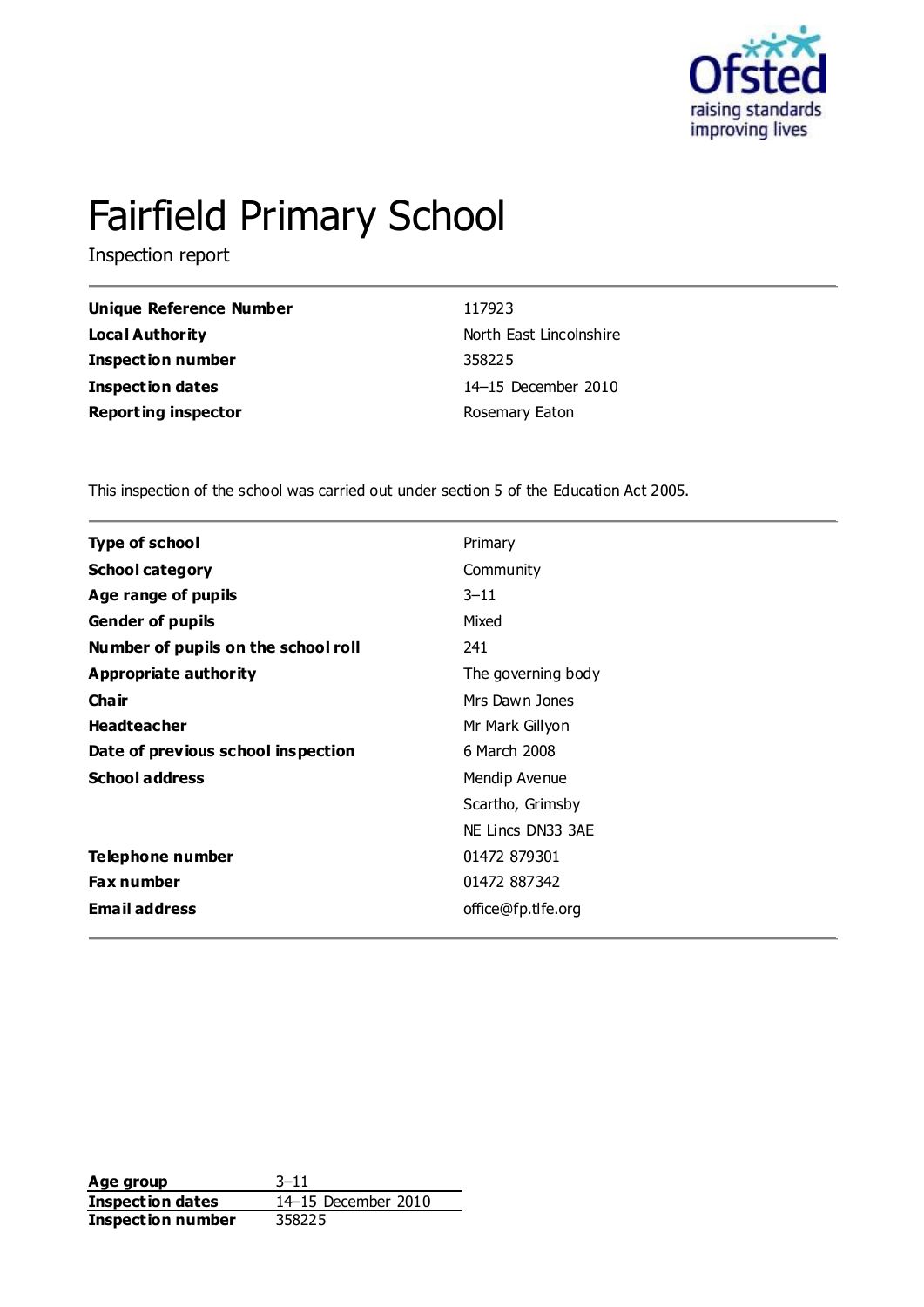The Office for Standards in Education, Children's Services and Skills (Ofsted) regulates and inspects to achieve excellence in the care of children and young people, and in education and skills for learners of all ages. It regulates and inspects childcare and children's social care, and inspects the Children and Family Court Advisory Support Service (Cafcass), schools, colleges, initial teacher training, work-based learning and skills training, adult and community learning, and education and training in prisons and other secure establishments. It assesses council children's services, and inspects services for looked after children, safeguarding and child protection.

Further copies of this report are obtainable from the school. Under the Education Act 2005, the school must provide a copy of this report free of charge to certain categories of people. A charge not exceeding the full cost of reproduction may be made for any other copies supplied.

If you would like a copy of this document in a different format, such as large print or Braille, please telephone 0300 1234 234, or email **[enquiries@ofsted.gov.uk](mailto:enquiries@ofsted.gov.uk)**.

You may copy all or parts of this document for non-commercial educational purposes, as long as you give details of the source and date of publication and do not alter the documentation in any way.

To receive regular email alerts about new publications, including survey reports and school inspection reports, please visit our website and go to 'Subscribe'.

Royal Exchange Buildings St Ann's Square Manchester M2 7LA T: 0300 1234 234 Textphone: 0161 618 8524 E: **[enquiries@ofsted.gov.uk](mailto:enquiries@ofsted.gov.uk)**

W: **[www.ofsted.gov.uk](http://www.ofsted.gov.uk/)**

© Crown copyright 2010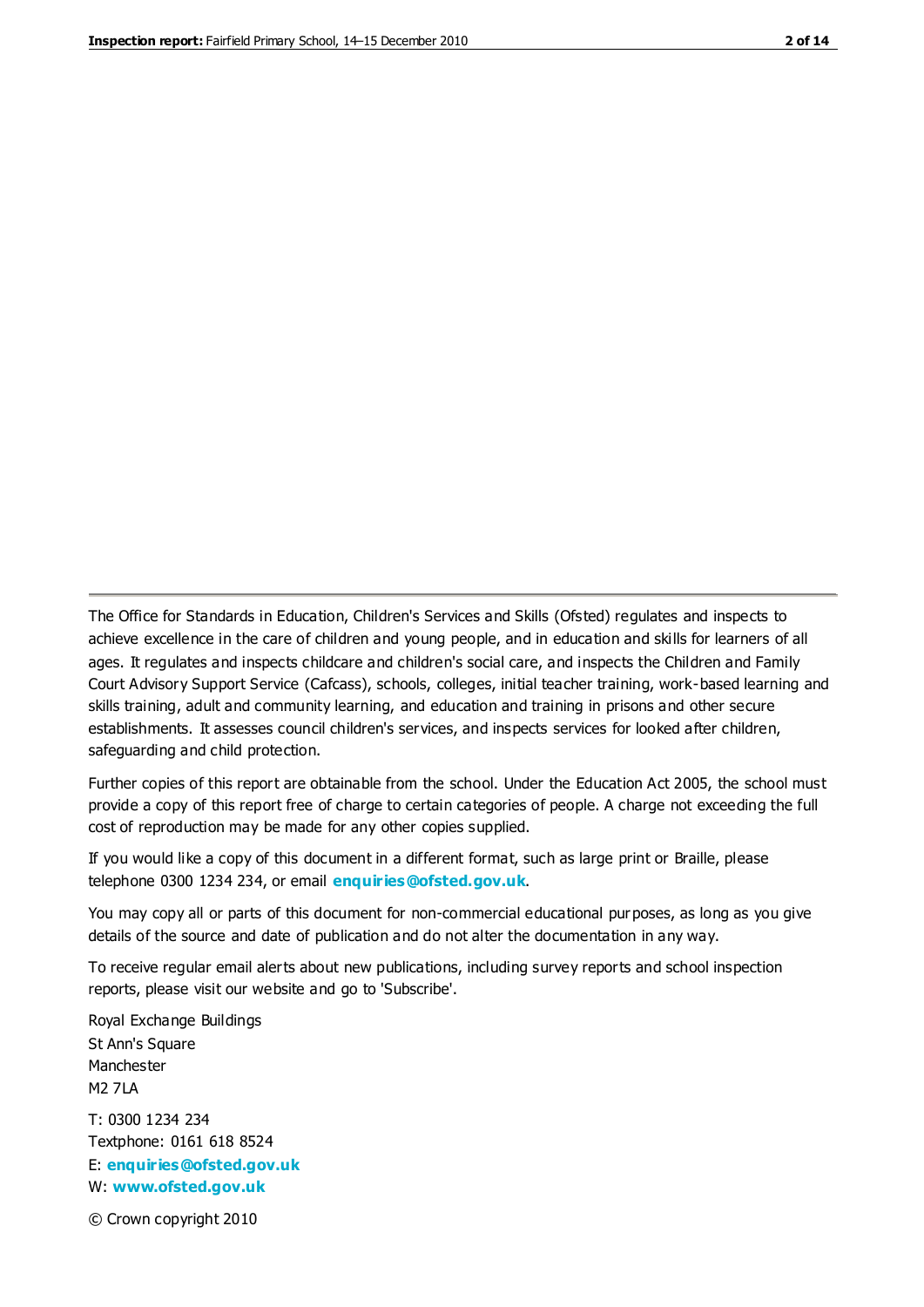## **Introduction**

This inspection was carried out by three additional inspectors. The inspectors observed eight lessons, each taught by a different teacher. They held meetings with groups of pupils, members of the governing body, staff and the School Improvement Partner. The inspection team observed the school's work, and looked at a range of documents including safeguarding policies and records, samples of pupils' work and assessment information. The 100 questionnaires returned by parents and carers were analysed in addition to those from pupils and staff.

The inspection team reviewed many aspects of the school's work. Inspectors looked in detail at the following.

- $\blacksquare$  How well teaching and the curriculum meet the needs of all groups including girls and higher attaining pupils.
- Whether learning and progress are consistent as pupils move up through the school.
- How effectively pupils' behaviour is managed.
- The impact of leadership and management on improving the school's performance.

## **Information about the school**

This is an average-sized primary school. The proportion of pupils known to be eligible for free school meals is lower than average. Most pupils are White British and there are very few pupils in the early stages of learning to speak English as an additional language. The proportion of pupils with special educational needs and/or disabilities is broadly average. One-third of these pupils have behavioural, emotional and social difficulties. The school has gained the Investors in People award, the Artsmark and Activemark, BECTA ICT mark, FMSIS and has Healthy School status. A deputy headteacher has been appointed for January 2011. At the time of the inspection a senior teacher was acting deputy headteacher. The privately managed childcare provision and children's centre which share the school's site did not form part of this inspection.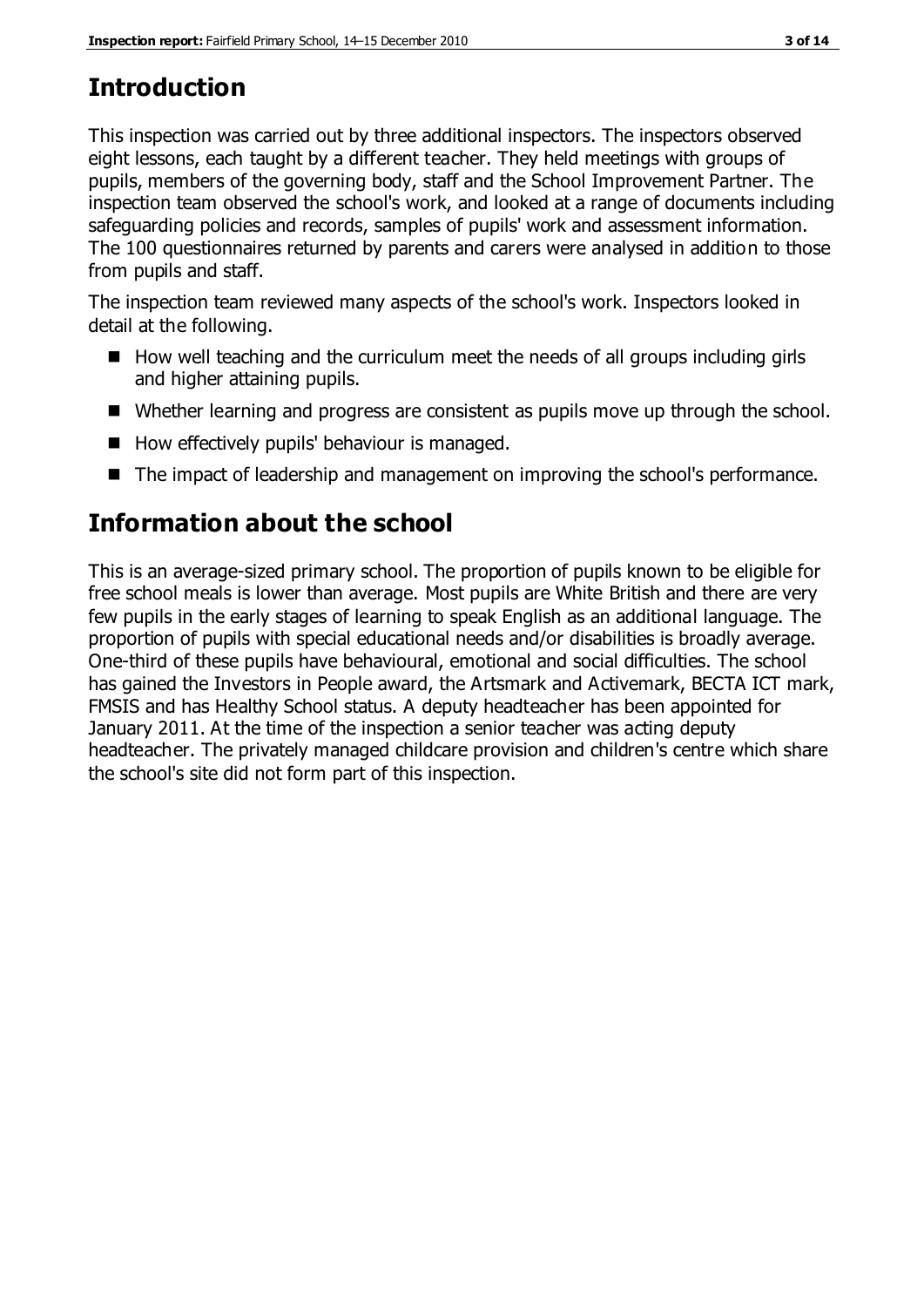## **Inspection judgements**

| Overall effectiveness: how good is the school?  |  |
|-------------------------------------------------|--|
| The school's capacity for sustained improvement |  |

#### **Main findings**

Fairfield is now a good school because the headteacher has so successfully led the drive to improve pupils' achievement. The strong and effective support of senior staff and the governing body have contributed well to developments in teaching that have in turn accelerated pupils' progress. Rigorous systems to monitor and evaluate the school's work mean that leaders have an accurate view of its strengths and where further development is needed. This is a school moving forward as a result of a systematic approach to tackling well judged priorities, and it has a good capacity to sustain improvement.

Pupils make good progress from their individual starting points, in line with the overall good quality of teaching. However, there are a few inconsistencies in teaching which mean that learning is not as good in every lesson. Occasionally, for example, pupils spend time listening to the teacher when they could be learning more independently. Pupils' understanding of their targets has improved greatly since the previous inspection. Marking is usually good but from time to time does not point out to pupils exactly how they can improve their work. The curriculum meets pupils' needs satisfactorily and has a number of good features. For instance, pupils are stimulated regularly by activities that encourage them to be enterprising, involve good partnerships with the local community and help to prepare them well for their future lives. However, there are not enough planned opportunities for pupils to apply their writing skills to subjects other than English. Work has begun to ensure that the transition from the Reception Year curriculum to that in Year 1 is smooth enough for all pupils but there has not been time for this to be embedded sufficiently.

The school takes good care of pupils and makes sure that they feel safe. Pupils point to many examples of the school's concern for them, such as the provision of high-visibility vests when they are learning in the wider community. Less obvious is the careful attention paid to supporting pupils who may be more vulnerable and those with special educational needs and/or disabilities. This work means, for example, that pupils who initially find it very hard to manage their own behaviour become increasingly self-controlled as they respond to the arrangements made for them. Pupils mirror the school's care for them in their own attitudes to others. They readily take on a host of responsibilities and carry them out conscientiously. For instance, junior sports leaders successfully encourage other pupils to be physically active during playtimes, because they appreciate the importance of healthy lifestyles.

#### **What does the school need to do to improve further?**

■ Eliminate the small proportion of teaching that is satisfactory rather than good or better, focusing particularly on ensuring that: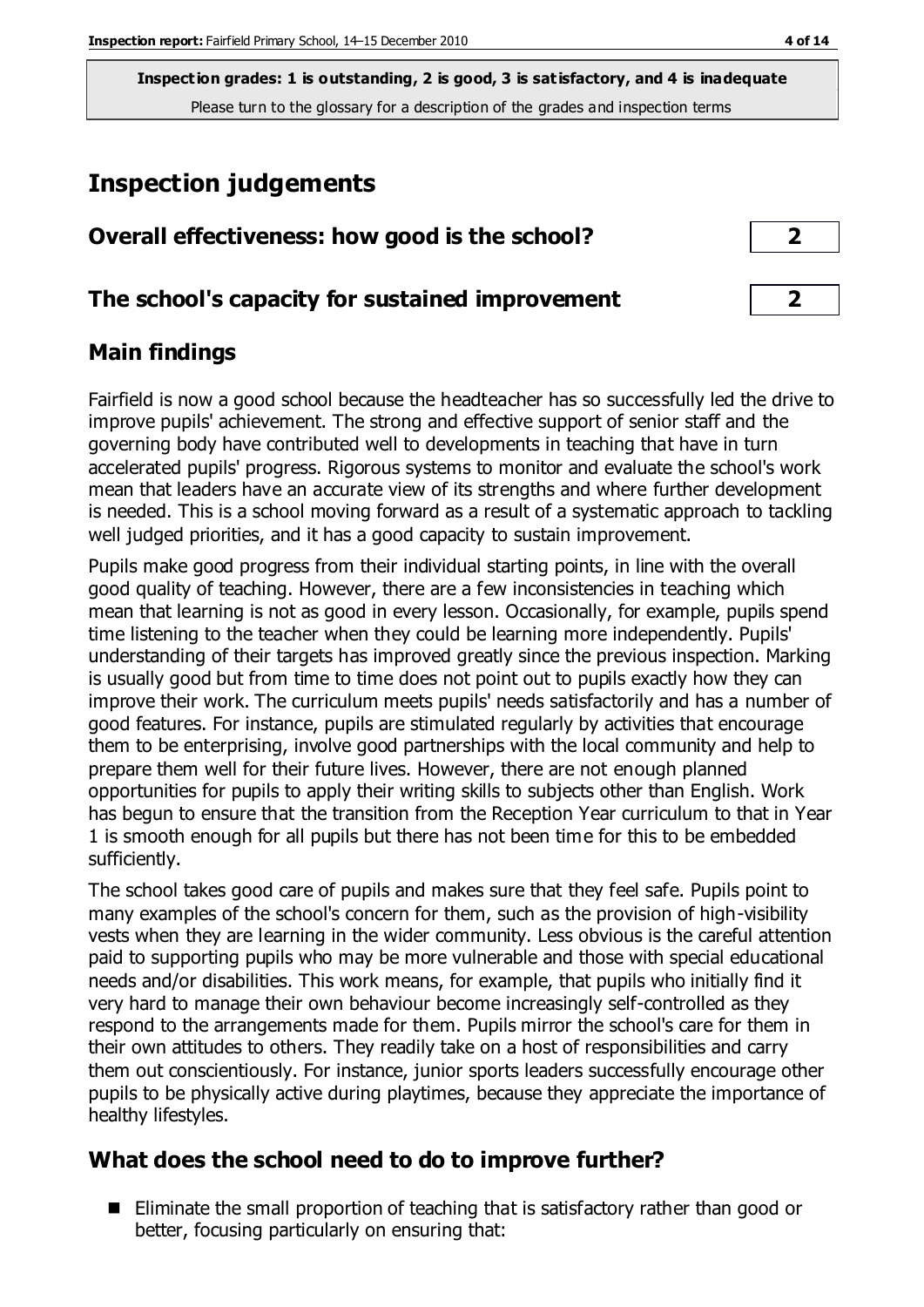- lessons consistently include varied activities that enthuse pupils and require them to be active learners
- marking always informs pupils about what they need to do in order to improve their work.
- Develop the curriculum by:
	- $-$  extending opportunities for pupils to write in real-life contexts and in subjects other than English
	- maintaining and developing further the links between learning opportunities in the Reception Year and Year 1.

#### **Outcomes for individuals and groups of pupils 2**

Pupils are confident that they learn a lot during lessons and in the majority of instances this is an accurate assessment. They are keen to answer questions and they listen attentively to each other and to adults. In most lessons, pupils concentrate well on their work and support each other when working in small groups. When, as is usual, teachers establish a fast pace and show their enthusiasm, pupils relish being busy and enjoy a challenge. 'Shall we try a higher number?' asked a Year 1 pupil during an exciting mathematics game involving number bonds. Occasionally, learning slows when the lesson moves on only steadily and pupils spend too long watching and listening rather than solving problems and being independent.

When they join the Nursery class, children's skills vary widely but tend to be below the expectations for their age. From this point on they make good progress so that attainment in English and mathematics is broadly average at the end of Year 6 and achievement is good. Inspection evidence indicates no current significant difference between the progress and attainment of boys and girls, although Year 6 girls performed less well in 2010. The school's assessment information shows that progress tends to slow in Years 3 and 4 and then accelerates quickly in Years 5 and 6. Pupils with special educational needs and/or disabilities make good progress because they are supported well in class and through additional programmes that meet their needs well.

Behaviour in lessons and around school is good and pupils confirm that bullying is uncommon. They are clear that they would report any concerns to an adult and certain that these would be dealt with effectively. New pupils, including those from minority ethnic groups, are welcomed warmly and those from different backgrounds work and play happily together. Pupils are very aware of their health and clubs such as dance and yoga are particularly popular. They are quick to grasp opportunities to contribute to the school community, for example by being school councillors, librarians or playground buddies. Pupils play an active part in the local community, designing staff tee-shirts for the relaunch of a business. Attendance is usually above average but it dipped to average last year owing to an increase in holidays during term time. Pupils' information and communication technology (ICT) skills are well developed and they apply them effectively for a range of purposes. They develop a good level of economic awareness which helps to set them up well for the future.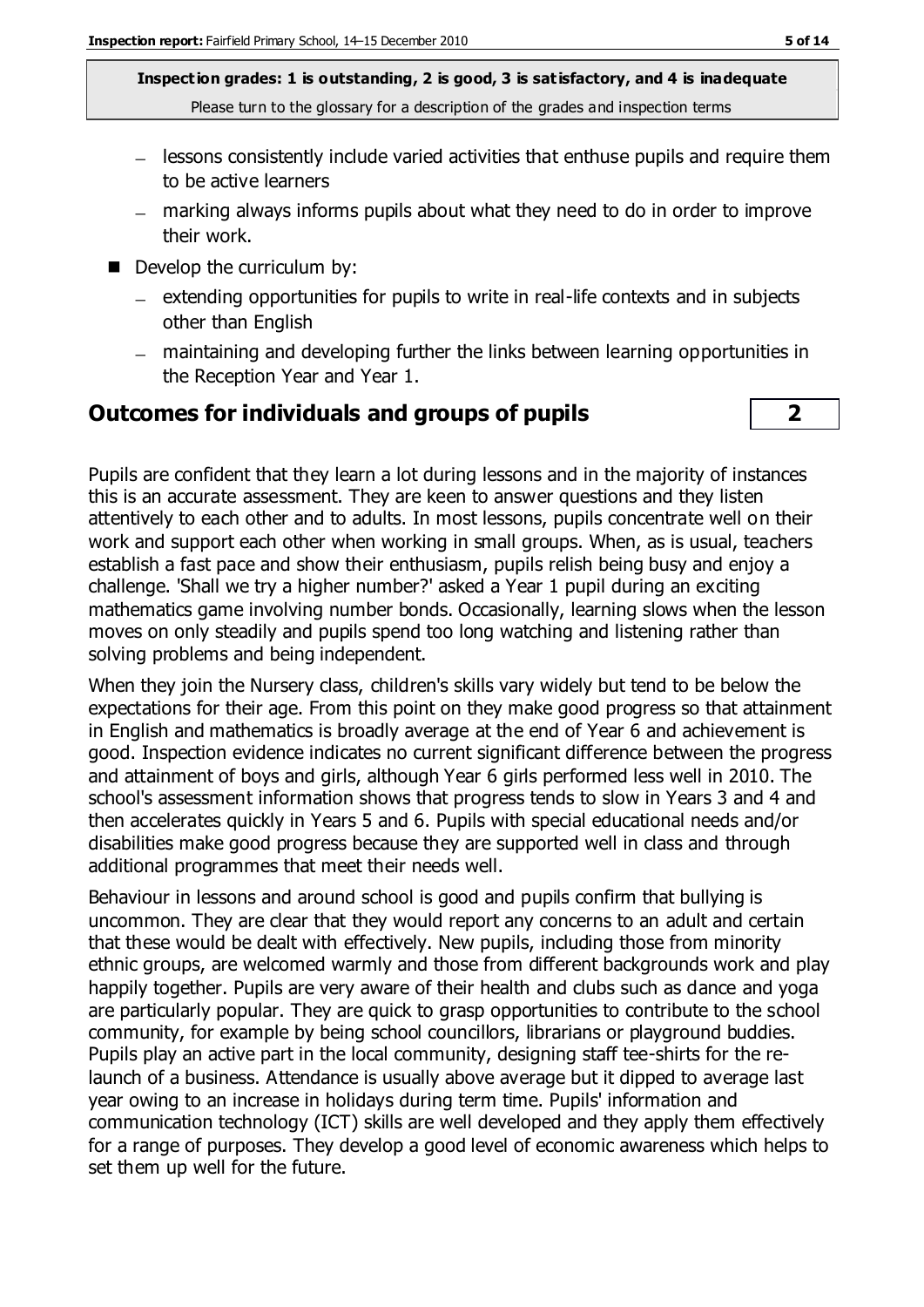## **Inspection grades: 1 is outstanding, 2 is good, 3 is satisfactory, and 4 is inadequate**

Please turn to the glossary for a description of the grades and inspection terms

#### These are the grades for pupils' outcomes

| Pupils' achievement and the extent to which they enjoy their learning                                                     | $\overline{2}$          |
|---------------------------------------------------------------------------------------------------------------------------|-------------------------|
| Taking into account:<br>Pupils' attainment <sup>1</sup>                                                                   | 3                       |
| The quality of pupils' learning and their progress                                                                        | 2                       |
| The quality of learning for pupils with special educational needs and/or disabilities<br>and their progress               | 2                       |
| The extent to which pupils feel safe                                                                                      | $\overline{2}$          |
| Pupils' behaviour                                                                                                         | 2                       |
| The extent to which pupils adopt healthy lifestyles                                                                       | 2                       |
| The extent to which pupils contribute to the school and wider community                                                   | $\mathbf{2}$            |
| The extent to which pupils develop workplace and other skills that will contribute to<br>their future economic well-being | $\overline{\mathbf{2}}$ |
| Taking into account:<br>Pupils' attendance <sup>1</sup>                                                                   | 3                       |
| The extent of pupils' spiritual, moral, social and cultural development                                                   | $\overline{\mathbf{2}}$ |

<sup>1</sup> The grades for attainment and attendance are: 1 is high; 2 is above average; 3 is broadly average; and 4 is low

#### **How effective is the provision?**

Teachers mostly make good use of assessment information in order to meet the needs of groups such as the most-able pupils. Questions are often used well by teachers to help establish the extent of pupils' understanding and ensure that both boys and girls participate fully. Activities are frequently chosen well to motivate pupils and challenge them to learn fast. However, during a minority of lessons, teachers miss opportunities to inspire pupils and pupils may not be required to do much more than receive information. Teaching assistants make good contributions to lessons, particularly when supporting pupils with special educational needs and/or disabilities or those in the early stages of learning English as an additional language. They work in partnership with teachers to manage pupils' behaviour effectively. In some classes, marking is very helpful and involves pupils' evaluating their own work and that of others. This good practice is not yet consistent throughout the school.

The curriculum provides well for pupils' personal development, for example, through work on healthy lifestyles or anti-bullying. There are particular strengths in the provision for ICT, music and art. Visits, including residential experiences and visitors to school add enrichment, for example by offering sporting and enterprise activities that would otherwise be hard to provide. Links between history and English have been successfully developed. However, there is not yet enough use of first-hand experiences and opportunities arising from other subjects in order to stimulate pupils' writing. In the past, the progress of some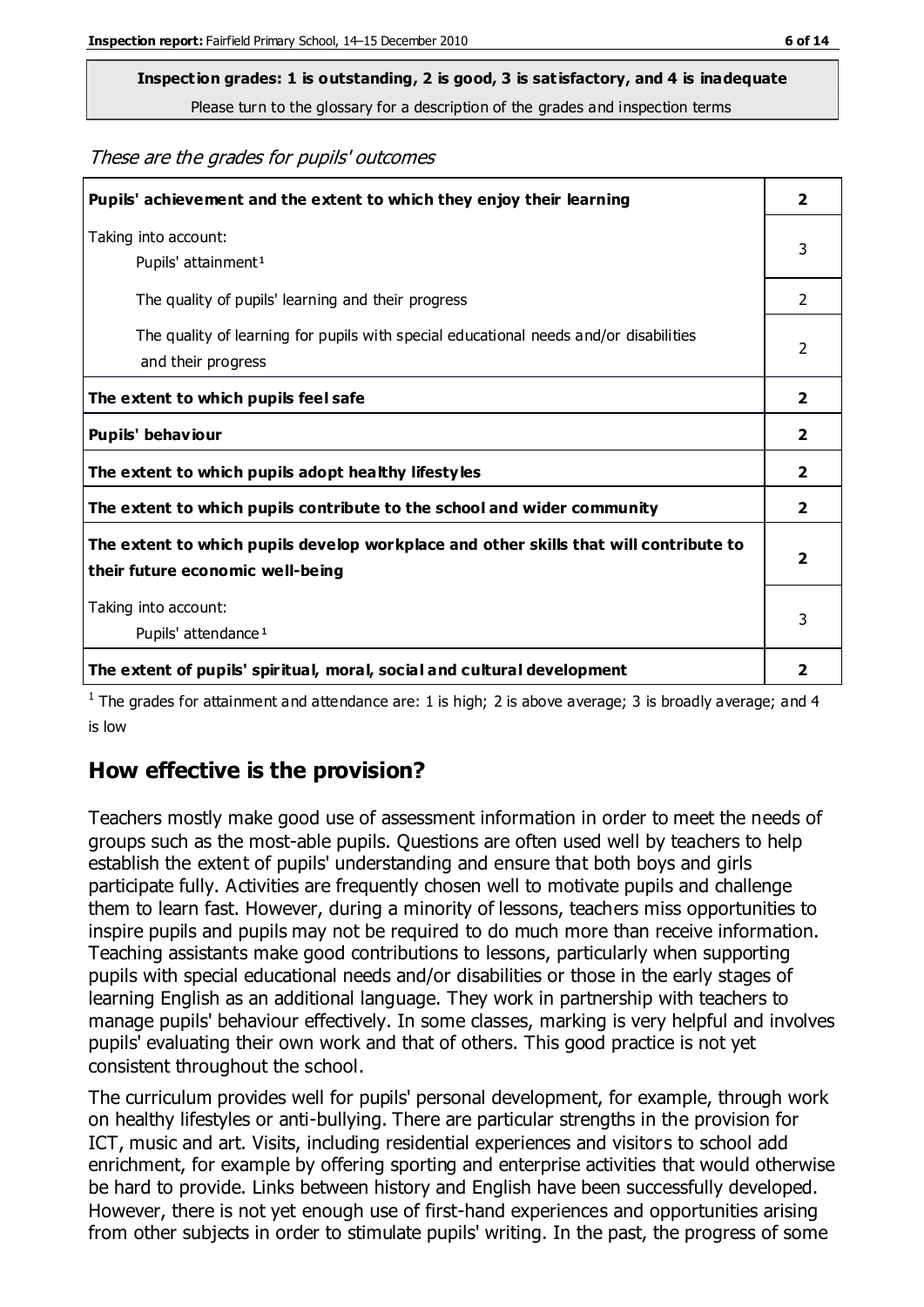pupils has faltered as they moved from the Early Years Foundation Stage to National Curriculum work. Recent developments mean that the curriculum in Year 1 is meeting pupils' needs more effectively, for example, by ensuring that the most-able pupils are given more challenging activities from the outset. There has not been time to see the impact of this work on pupils' attainment.

Staff know each pupil very well and work closely together to identify those who may be more vulnerable. A number of senior leaders, together with the learning mentor, contribute to ensuring that support packages are quickly put in place. Any incidents of unacceptable behaviour are logged and the pupils concerned are monitored closely, applying the school's behaviour policy to link the nature of incidents with the actions agreed. These may involve individual plans for improving behaviour in partnership with parents and carers. Attendance is promoted rigorously and holidays during term-time are discouraged strongly. Effective links with a wide range of agencies and professionals enhance the school's work. Care for pupils continues after they have left school, with visits to Year 7 pupils in order to check that their transition has been successful. Transition between the Early Years Foundation Stage and Year 1 is satisfactory and improving. The school's breakfast club offers pupils a healthy and welcoming start to the day.

| The quality of teaching                                                                                    |  |
|------------------------------------------------------------------------------------------------------------|--|
| Taking into account:<br>The use of assessment to support learning                                          |  |
| The extent to which the curriculum meets pupils' needs, including, where relevant,<br>through partnerships |  |
| The effectiveness of care, guidance and support                                                            |  |

These are the grades for the quality of provision

#### **How effective are leadership and management?**

The headteacher has ensured that staff share his high expectations for pupils and the school by, for example, holding teachers more accountable for pupils' progress and by providing opportunities for professional development in relevant areas. He has not shirked from making difficult decisions about staffing and in this has been supported very well by the effective governing body. Senior leaders and the coordinators of key subjects make a good contribution to monitoring, evaluating and improving the school's performance. Other middle leaders are playing an increasing role in this work.

The governing body provides challenge in addition to support. For example, its members pose pertinent questions about pupils' progress and targets. They have begun to obtain more information from first-hand observations and have already taken part in a tour of all classrooms, to gauge the quality of the learning environment. The school is concerned to provide equal opportunities for all pupils. Differences in performance are observed quickly and investigated. As a result, for example, library books have been purchased to be more reflective of girls' interests. Currently, work is in hand to ensure that progress is consistently good in all year groups.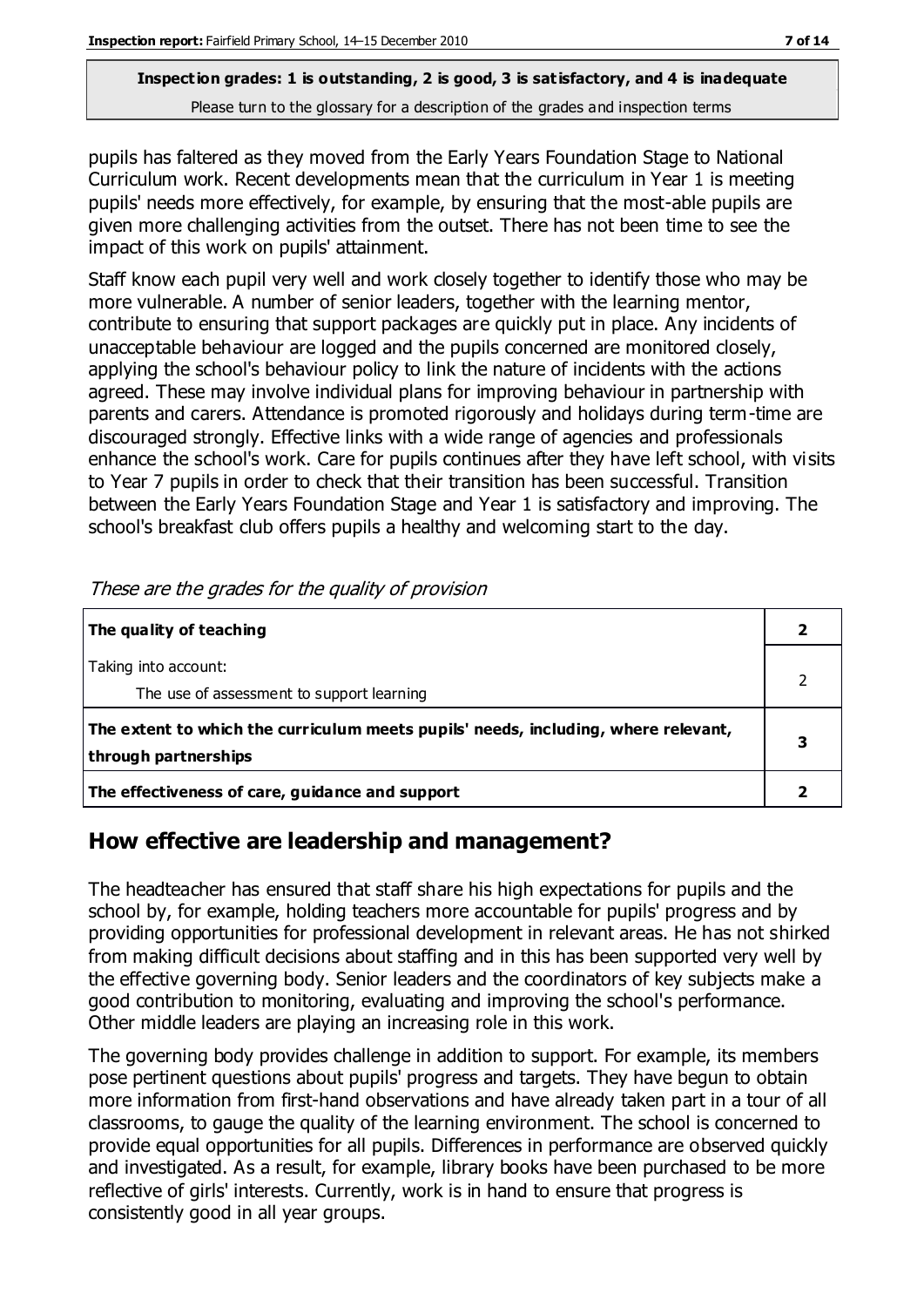The school is a cohesive community and has varied and constructive partnerships with local community groups, for instance through the headteacher's membership of the children's centre management committee. Links with communities not represented in its locality are less well developed. Safeguarding requirements are met well and practice is good. Leaders including the governing body frequently review the school's arrangements and take decisive action whenever there are opportunities to strengthen them.

These are the grades for leadership and management

| The effectiveness of leadership and management in embedding ambition and driving<br>improvement                                                                  | 2              |
|------------------------------------------------------------------------------------------------------------------------------------------------------------------|----------------|
| Taking into account:<br>The leadership and management of teaching and learning                                                                                   | 2              |
| The effectiveness of the governing body in challenging and supporting the<br>school so that weaknesses are tackled decisively and statutory responsibilities met | 2              |
| The effectiveness of the school's engagement with parents and carers                                                                                             | 3              |
| The effectiveness of partnerships in promoting learning and well-being                                                                                           | $\overline{2}$ |
| The effectiveness with which the school promotes equality of opportunity and tackles<br>discrimination                                                           | 3              |
| The effectiveness of safeguarding procedures                                                                                                                     | $\overline{2}$ |
| The effectiveness with which the school promotes community cohesion                                                                                              | 3              |
| The effectiveness with which the school deploys resources to achieve value for money                                                                             | 2              |

### **Early Years Foundation Stage**

From starting points that are often below expectations, children make good progress. By the end of the Reception Year, more are at the expected levels and some exceed them particularly in their personal, social and emotional development. Reading is a relatively weaker area although there is a good focus on helping children to develop their ability to link letters and sounds. Children soon become confident and independent learners. They enjoy learning because adults arrange activities that are great fun in addition to promoting good learning. A group of children in the Nursery Year made imaginative use of resources as they made and wrapped Christmas presents and dressed up as Father Christmas. 'Ho, ho, ho! Merry Christmas!' cried one small Santa. Activities include a judicious blend of those chosen by children and others led by adults. Occasionally, teachers talk for too long during whole-class activities and this slows down learning. Children's welfare needs are met well and great attention is paid to supporting children with special educational needs and/or disabilities. Assessment arrangements are well organised and parents and carers are involved from the start, through visits to their homes and close liaison with the on-site children's centre. Adults work as a close team and all share the drive to make the provision as good as possible.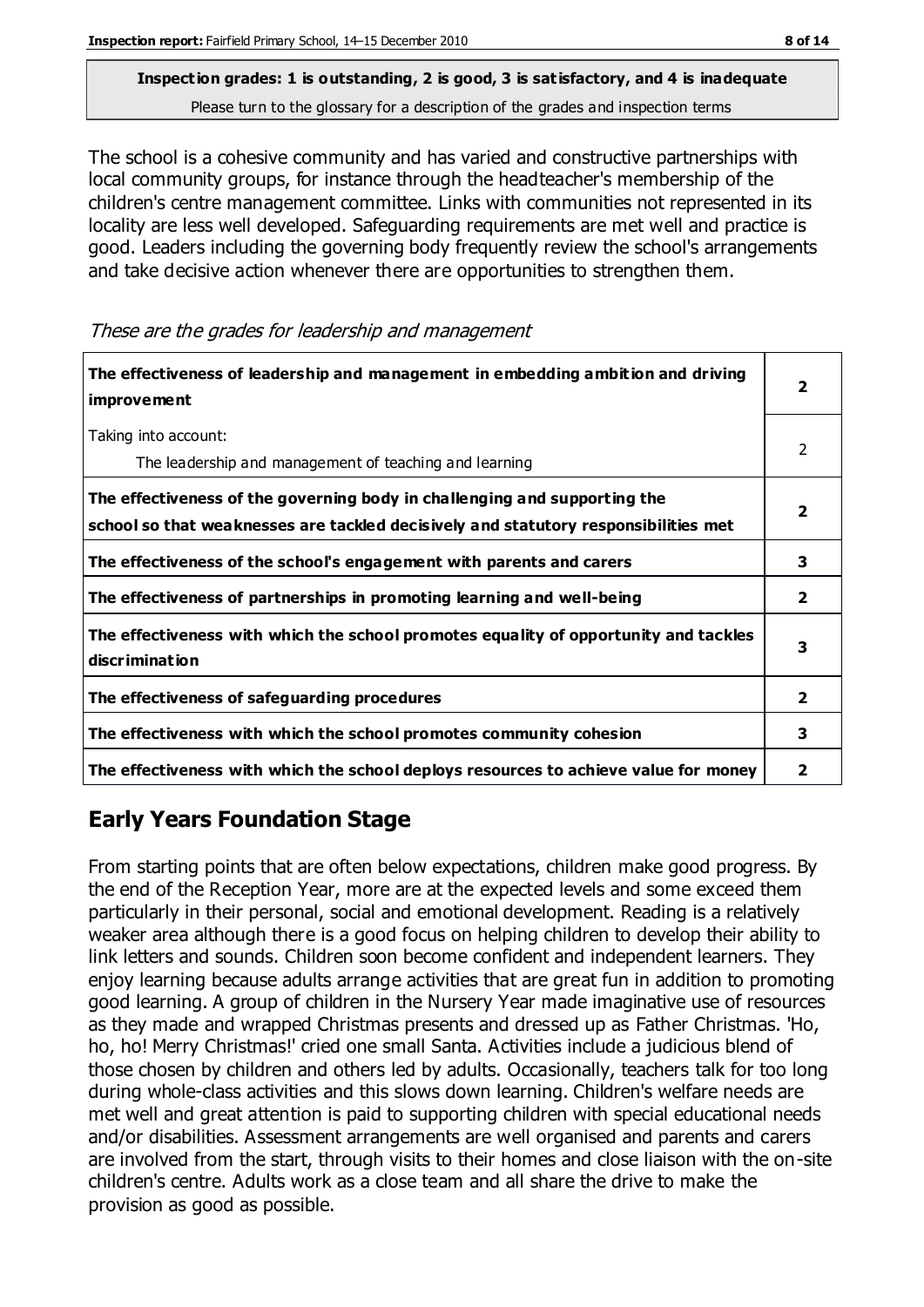**Inspection grades: 1 is outstanding, 2 is good, 3 is satisfactory, and 4 is inadequate**

Please turn to the glossary for a description of the grades and inspection terms

These are the grades for the Early Years Foundation Stage

| <b>Overall effectiveness of the Early Years Foundation Stage</b>                      |  |
|---------------------------------------------------------------------------------------|--|
| Taking into account:<br>Outcomes for children in the Early Years Foundation Stage     |  |
| The quality of provision in the Early Years Foundation Stage                          |  |
| The effectiveness of leadership and management of the Early Years Foundation<br>Stage |  |

#### **Views of parents and carers**

The proportion of parents and carers returning questionnaires was below average. Most are happy with what the school provides. They nearly all consider that their children enjoy school and that teaching is good and are particularly happy with the way children are helped to have a healthy lifestyle. The inspection endorses all these views and the overall positive response of parents and carers. A number of parents and carers do not think that they are helped to support their children's learning. The inspectors looked at examples of information provided to parents and carers, such as details of children's targets and booklets with suggestions for helping with reading. The school regularly offers courses for parents, for example, in ICT. The inspectors judge that parents and carers are given plenty of help in this area. The way in which behaviour is dealt with was also criticised by some parents and carers. The inspectors checked this important issue and found that there are clear and effective systems to manage behaviour which lead to improvements in the behaviour of individuals. During the inspection, behaviour was judged to be good. The inspectors evaluated leadership and management carefully and this aspect of the school was also judged to be good, although a number of parents and carers do not share this view. A very small number of parents and carers raised issues relating to health and safety. These were investigated and the inspectors were satisfied that no unnecessary risks are posed to pupils.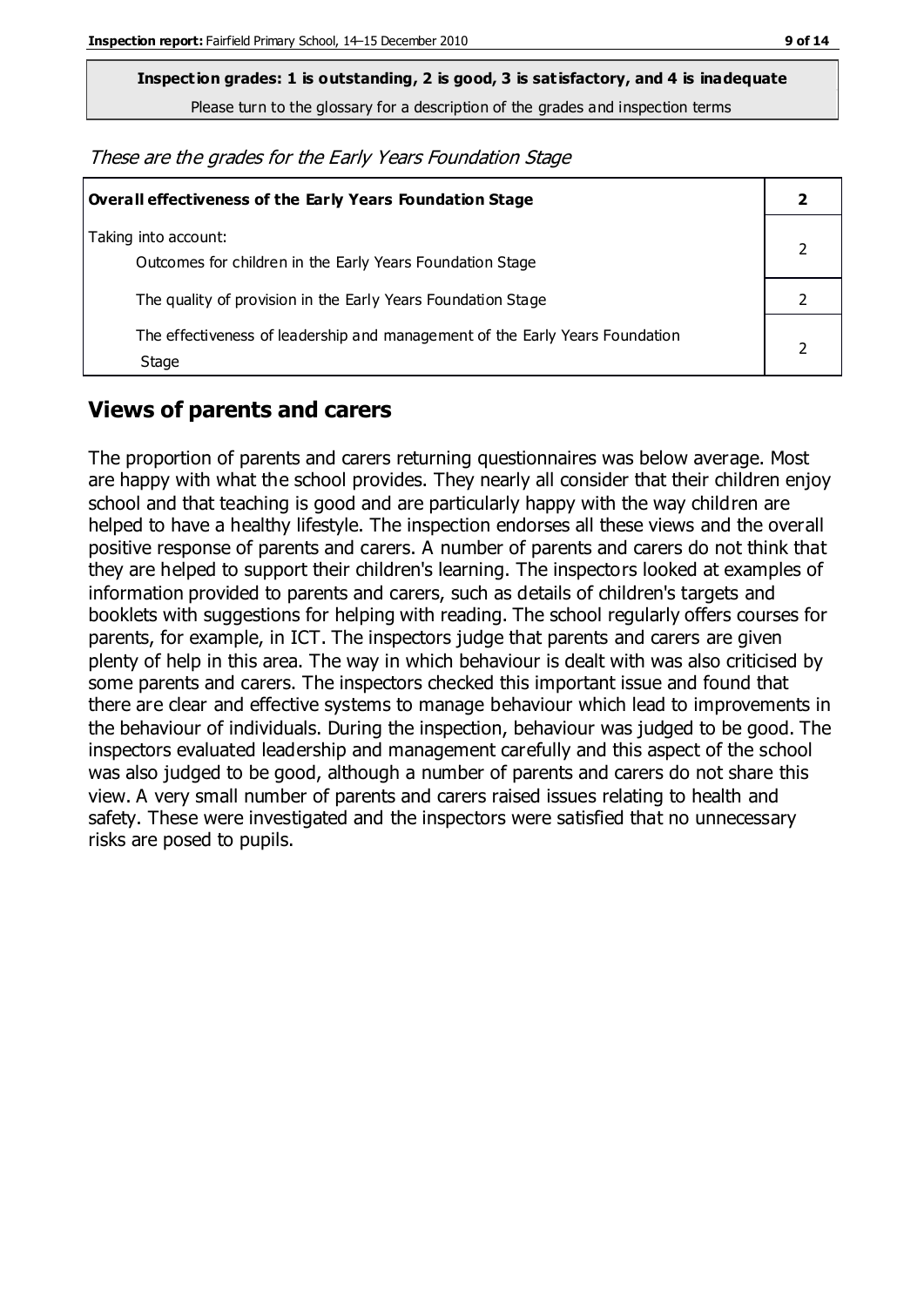#### **Responses from parents and carers to Ofsted's questionnaire**

Ofsted invited all the registered parents and carers of pupils registered at Fairfield Primary School to complete a questionnaire about their views of the school.

In the questionnaire, parents and carers were asked to record how strongly they agreed with 13 statements about the school.

The inspection team received 100 completed questionnaires by the end of the on-site inspection. In total, there are 241 pupils registered at the school.

| <b>Statements</b>                                                                                                                                                                                                                                       | <b>Strongly</b><br>agree |               | <b>Agree</b> |               |                | <b>Disagree</b> |                | <b>Strongly</b><br>disagree |  |
|---------------------------------------------------------------------------------------------------------------------------------------------------------------------------------------------------------------------------------------------------------|--------------------------|---------------|--------------|---------------|----------------|-----------------|----------------|-----------------------------|--|
|                                                                                                                                                                                                                                                         | <b>Total</b>             | $\frac{1}{2}$ | <b>Total</b> | $\frac{1}{2}$ | <b>Total</b>   | $\frac{1}{2}$   | <b>Total</b>   | $\frac{1}{2}$               |  |
| My child enjoys school                                                                                                                                                                                                                                  | 59                       | 59            | 39           | 39            | $\overline{2}$ | $\overline{2}$  | $\mathbf 0$    | $\mathbf 0$                 |  |
| The school keeps my child<br>safe                                                                                                                                                                                                                       | 64                       | 64            | 31           | 31            | 3              | 3               | $\mathbf{1}$   | $\mathbf{1}$                |  |
| My school informs me about<br>my child's progress                                                                                                                                                                                                       | 49                       | 49            | 47           | 47            | $\overline{2}$ | $\overline{2}$  | $\overline{2}$ | $\overline{2}$              |  |
| My child is making enough<br>progress at this school                                                                                                                                                                                                    | 49                       | 49            | 44           | 44            | 6              | 6               | $\mathbf{1}$   | $\mathbf{1}$                |  |
| The teaching is good at this<br>school                                                                                                                                                                                                                  | 52                       | 52            | 42           | 42            | 5              | 5               | $\mathbf 0$    | $\mathbf 0$                 |  |
| The school helps me to<br>support my child's learning                                                                                                                                                                                                   | 43                       | 43            | 47           | 47            | 9              | 9               | $\mathbf{1}$   | $\mathbf{1}$                |  |
| The school helps my child to<br>have a healthy lifestyle                                                                                                                                                                                                | 41                       | 41            | 58           | 58            | 0              | $\mathbf 0$     | $\mathbf 0$    | $\mathbf 0$                 |  |
| The school makes sure that<br>my child is well prepared for<br>the future (for example<br>changing year group,<br>changing school, and for<br>children who are finishing<br>school, entering further or<br>higher education, or entering<br>employment) | 43                       | 43            | 49           | 49            | $\overline{2}$ | $\overline{2}$  | $\mathbf{1}$   | 1                           |  |
| The school meets my child's<br>particular needs                                                                                                                                                                                                         | 43                       | 43            | 49           | 49            | 6              | 6               | $\overline{2}$ | $\overline{2}$              |  |
| The school deals effectively<br>with unacceptable behaviour                                                                                                                                                                                             | 37                       | 37            | 48           | 48            | 10             | 10              | 3              | 3                           |  |
| The school takes account of<br>my suggestions and concerns                                                                                                                                                                                              | 35                       | 35            | 54           | 54            | 5              | 5               | $\overline{4}$ | 4                           |  |
| The school is led and<br>managed effectively                                                                                                                                                                                                            | 41                       | 41            | 48           | 48            | 8              | 8               | $\mathbf{1}$   | $\mathbf{1}$                |  |
| Overall, I am happy with my<br>child's experience at this<br>school                                                                                                                                                                                     | 49                       | 49            | 44           | 44            | 6              | 6               | $\mathbf{1}$   | $\mathbf{1}$                |  |

The table above summarises the responses that parents and carers made to each statement. The percentages indicate the proportion of parents and carers giving that response out of the total number of completed questionnaires. Where one or more parents and carers chose not to answer a particular question, the percentages will not add up to 100%.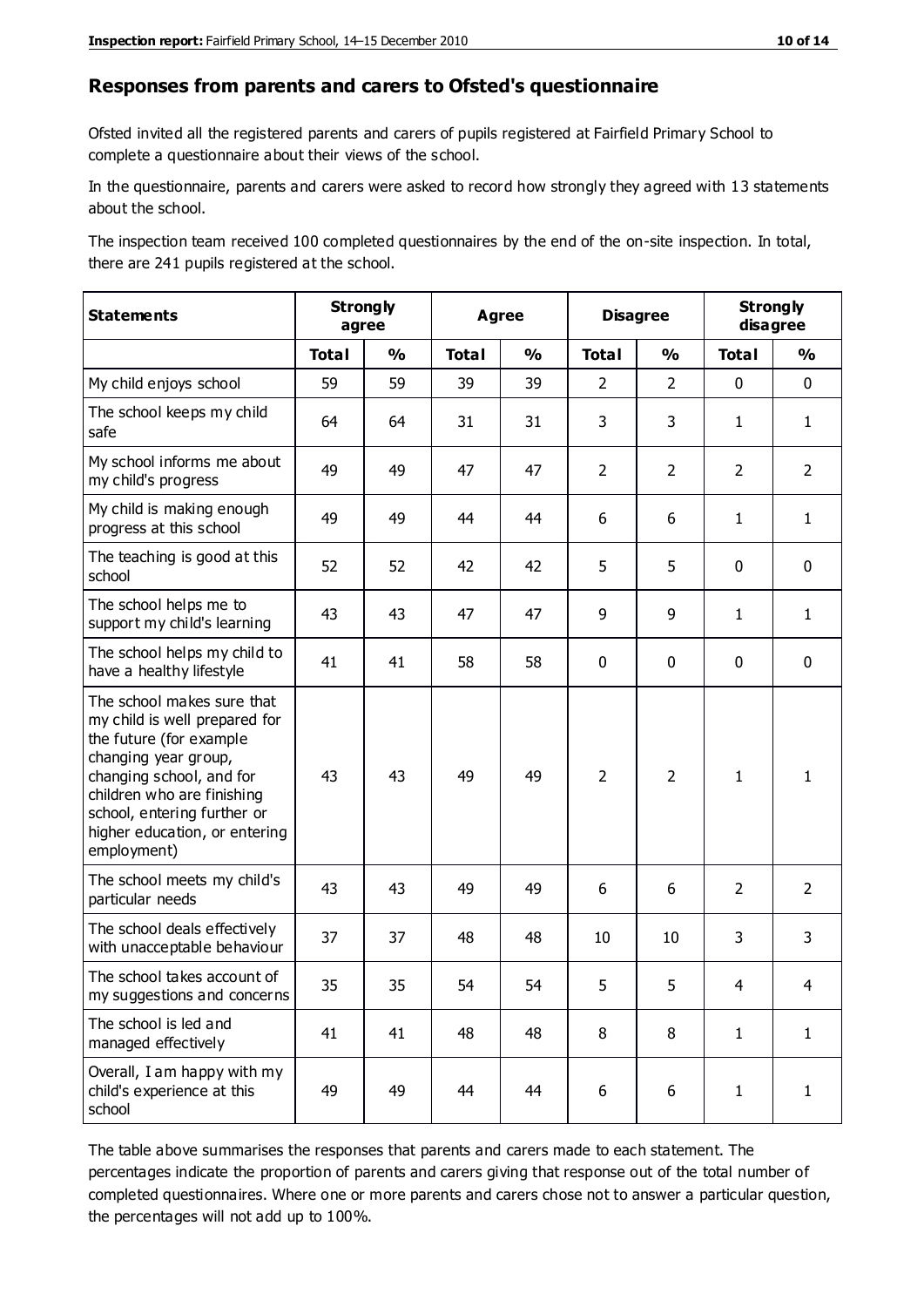## **Glossary**

| Grade   | <b>Judgement</b> | <b>Description</b>                                                                                                                                                                                                            |
|---------|------------------|-------------------------------------------------------------------------------------------------------------------------------------------------------------------------------------------------------------------------------|
| Grade 1 | Outstanding      | These features are highly effective. An outstanding school<br>provides exceptionally well for all its pupils' needs.                                                                                                          |
| Grade 2 | Good             | These are very positive features of a school. A school that<br>is good is serving its pupils well.                                                                                                                            |
| Grade 3 | Satisfactory     | These features are of reasonable quality. A satisfactory<br>school is providing adequately for its pupils.                                                                                                                    |
| Grade 4 | Inadequate       | These features are not of an acceptable standard. An<br>inadequate school needs to make significant improvement<br>in order to meet the needs of its pupils. Ofsted inspectors<br>will make further visits until it improves. |

#### **What inspection judgements mean**

#### **Overall effectiveness of schools**

|                       | Overall effectiveness judgement (percentage of schools) |      |                     |                   |
|-----------------------|---------------------------------------------------------|------|---------------------|-------------------|
| <b>Type of school</b> | <b>Outstanding</b>                                      | Good | <b>Satisfactory</b> | <b>Inadequate</b> |
| Nursery schools       | 58                                                      | 36   | 4                   | 2                 |
| Primary schools       | 8                                                       | 43   | 40                  | 9                 |
| Secondary schools     | 10                                                      | 35   | 42                  | 13                |
| Sixth forms           | 13                                                      | 39   | 45                  | 3                 |
| Special schools       | 33                                                      | 42   | 20                  | 4                 |
| Pupil referral units  | 18                                                      | 40   | 29                  | 12                |
| All schools           | 11                                                      | 42   | 38                  | 9                 |

New school inspection arrangements were introduced on 1 September 2009. This means that inspectors now make some additional judgements that were not made previously.

The data in the table above are for the period 1 September 2009 to 31 March 2010 and are the most recently published data available (see **[www.ofsted.gov.uk](http://www.ofsted.gov.uk/)**). Please note that the sample of schools inspected during the autumn and spring terms 2009/10 was not representative of all schools nationally, as weaker schools are inspected more frequently than good or outstanding schools.

Percentages are rounded and do not always add exactly to 100. Secondary school figures include those that have sixth forms, and sixth form figures include only the data specifically for sixth form inspection judgements.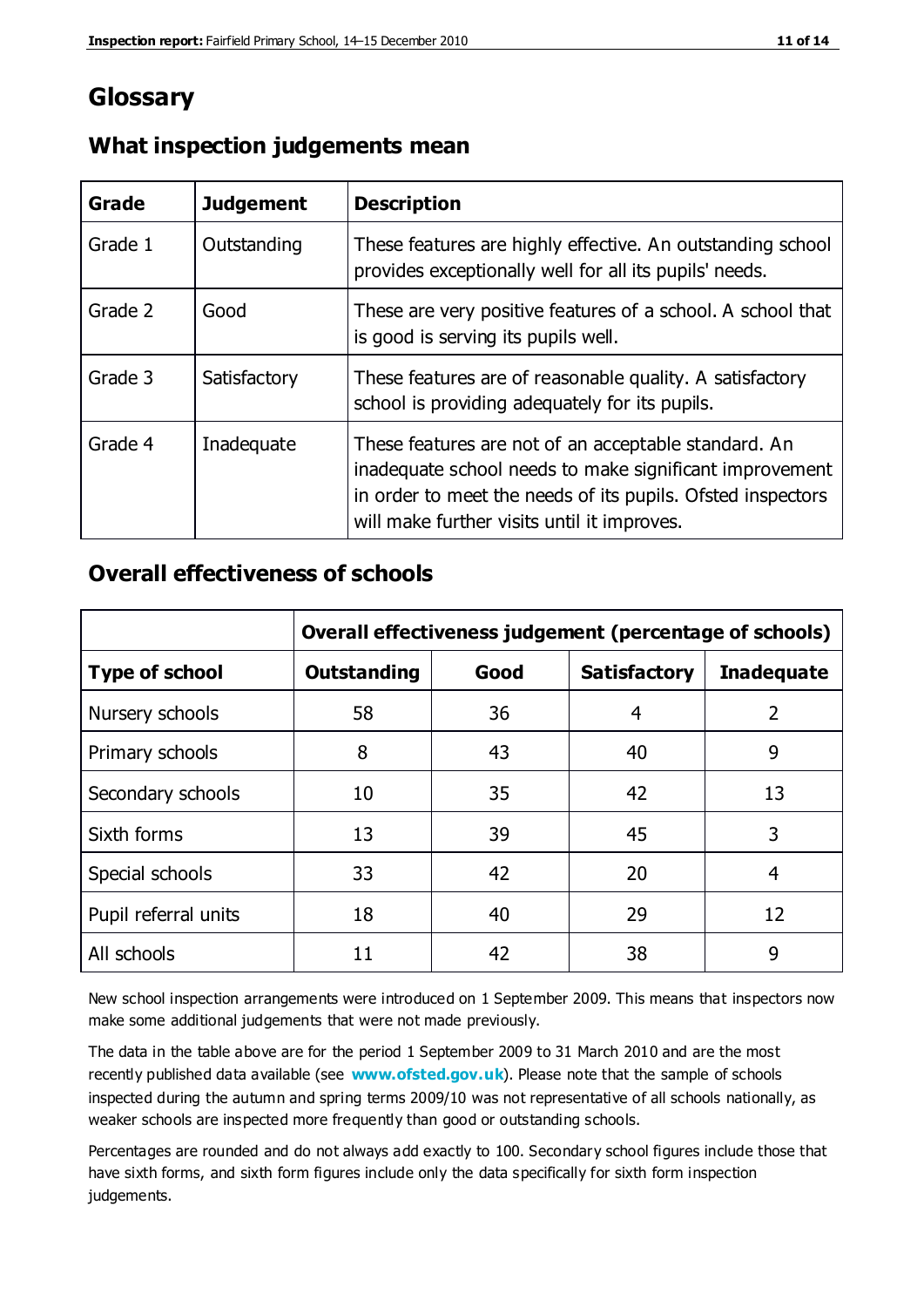## **Common terminology used by inspectors**

| Achievement:               | the progress and success of a pupil in their learning,<br>development or training.                                                                                                                                                          |
|----------------------------|---------------------------------------------------------------------------------------------------------------------------------------------------------------------------------------------------------------------------------------------|
| Attainment:                | the standard of the pupils' work shown by test and<br>examination results and in lessons.                                                                                                                                                   |
| Capacity to improve:       | the proven ability of the school to continue<br>improving. Inspectors base this judgement on what<br>the school has accomplished so far and on the quality<br>of its systems to maintain improvement.                                       |
| Leadership and management: | the contribution of all the staff with responsibilities,<br>not just the headteacher, to identifying priorities,<br>directing and motivating staff and running the school.                                                                  |
| Learning:                  | how well pupils acquire knowledge, develop their<br>understanding, learn and practise skills and are<br>developing their competence as learners.                                                                                            |
| Overall effectiveness:     | inspectors form a judgement on a school's overall<br>effectiveness based on the findings from their<br>inspection of the school. The following judgements,<br>in particular, influence what the overall effectiveness<br>judgement will be. |
|                            | The school's capacity for sustained<br>improvement.                                                                                                                                                                                         |
|                            | Outcomes for individuals and groups of pupils.                                                                                                                                                                                              |
|                            | The quality of teaching.                                                                                                                                                                                                                    |
|                            | The extent to which the curriculum meets<br>pupils' needs, including, where relevant,<br>through partnerships.                                                                                                                              |
|                            | The effectiveness of care, guidance and<br>support.                                                                                                                                                                                         |
| Progress:                  | the rate at which pupils are learning in lessons and<br>over longer periods of time. It is often measured by<br>comparing the pupils' attainment at the end of a key                                                                        |

stage with their attainment when they started.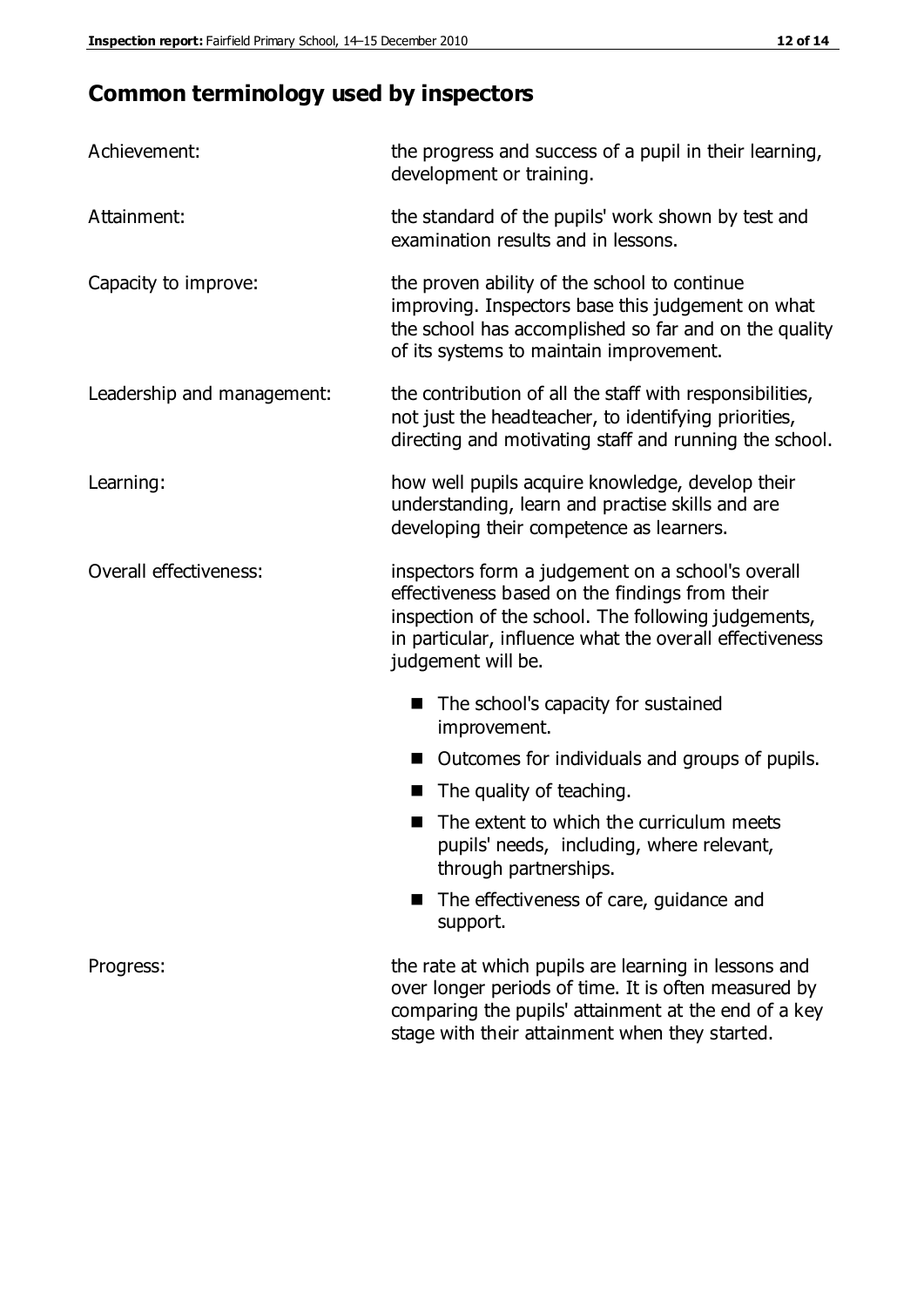#### **This letter is provided for the school, parents and carers to share with their children. It describes Ofsted's main findings from the inspection of their school.**

16 December 2010

#### Dear Pupils

#### **Inspection of Fairfield Primary School, Grimsby, DN33 3AE**

Thank you for being so friendly and helpful when the inspectors visited your school. We enjoyed our time with you and have lots of happy memories of your Christmas activities, such as hearing the Key Stage 2 carols round the tree and the Key Stage 1 children having fun during their party. We would especially like to thank those of you who spent time talking with us.

We judge that yours is a good school. These are some of its best features:

- **D** you make good progress in your learning because you have good teaching
- you learn a great deal about how to keep healthy
- vou feel safe in school and you told us how well the school cares for you
- $\blacksquare$  in turn, you do a lot to help others, making a good contribution by taking on responsibilities such as being playground buddies or school councillors
- behaviour is good and most of you attend school regularly
- you have plenty of interesting visits, visitors to school and clubs
- $\blacksquare$  the school has improved well since its previous inspection
- $\blacksquare$  the school's leaders make sure the school keeps getting better.

To help, we have asked the school to make sure that:

- $\blacksquare$  lessons always include plenty of interesting activities and marking is always helpful to you
- you have plenty of opportunities for writing in as many subjects as possible.

You can help by continuing to try hard and by getting involved in all the things your school offers. We send each of you our best wishes for the future.

Yours sincerely

Rosemary Eaton

Lead inspector